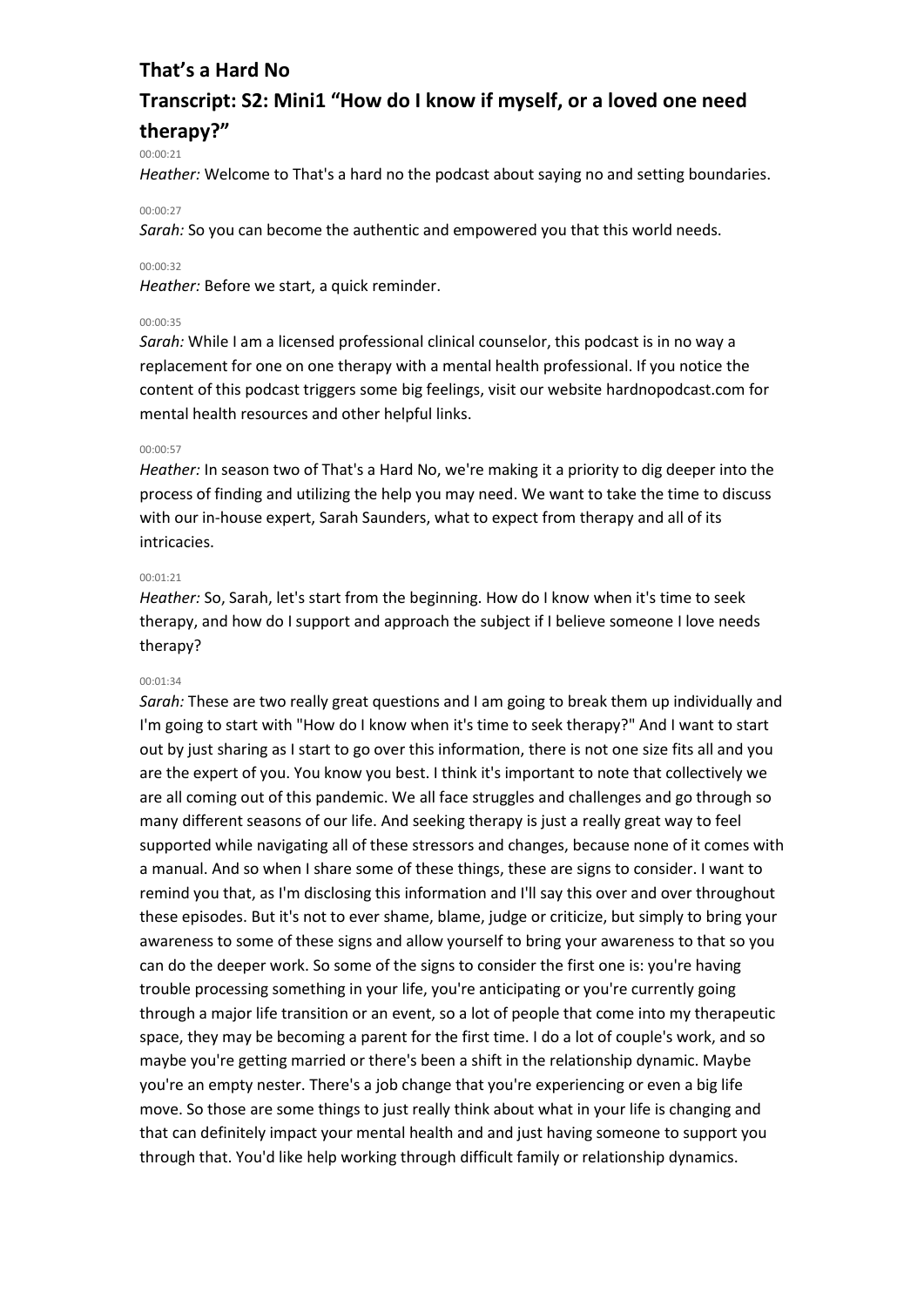# **Transcript: S2: Mini1 "How do I know if myself, or a loved one need therapy?"**

Especially as new parents, you really take time to reevaluate everything from your upbringing. I don't know about you, Heather...

## 00:04:05

*Heather:* Oh yeah.

## 00:04:05

*Sarah:* But it was like when I became a parent. I started to question my upbringing, what there is no manual, and so you may start to become aware of patterns that once seemed normal, and now you're recognizing they may have been disfunctional. This again is not to blame, shame, judge or criticize, but just to acknowledge. How can I go about processing this? Where do I even start to change these patterns, and so seeking therapy would be a really great safe space for you to do that. It's also important to, you know, really identify if you are still finding joy in things that you used to. This is very different than just your interests have changed. It's really important specifically to be mindful. So women who are postpartum or again going back to having a major change in your life, you could be developing some depressive symptoms and not being able to really find joy in the things that you used to. So that's just a sign to bring your awareness to, to just be curious Emotions intensifying, this is something that I really like to highlight, that it's important to note, that is your reaction. Does it match whatever just occurred? And so, for example, I talk a lot about mom rage. Again, I'm coming from a perspective of postpartum, but there's a lot of moms who they just feel like. Oh my goodness, I'm feeling extremely overstimulated things that didn't use to bother me, now I'm having this really big reaction to, and so, being mindful, does your reaction match the event that happened?

## 00:06:07

*Heather:* Yeah, I know, and in couples, in relationship-type situations, often people are blowing up at each other about, you know, the dishwasher or laundry or whatever, and it's never about the dishwasher or laundry. Right, there's something else going on. So why are we blowing up at each other over these small things? Maybe there's something we need to go talk about.

#### 00:06:26

*Sarah:* Right, and that's where I talk about that: Your check engine light is going, and so there's something deeper under the hood and in these emotions intensifying, are you noticing that maybe you're crying more or you're yelling more? So those are some signs to really bring your awareness to. Another thing to think about is: Are habits becoming problematic? And so oftentimes people associate unhealthy habits being problematic related to, like drugs and alcohol, which is, yes, very important to pay attention to, but also look at things like excessive spending or shopping, excessive exercise, extreme changes in eating patterns or risky behaviors, kind of finding what are ways that I'm coping that actually are hurtful rather than helpful. I oftentimes talk about how self-care should never hurt, it should never hurt your bank account, it should never hurt your relationships. And so if you're noticing that the way in which you're coping is actually something that you're keeping from someone, or loved ones are noticing that it's just a sign to bring your curiosity to that. Relationship distress, so are your relationships being nurtured? So are you noticing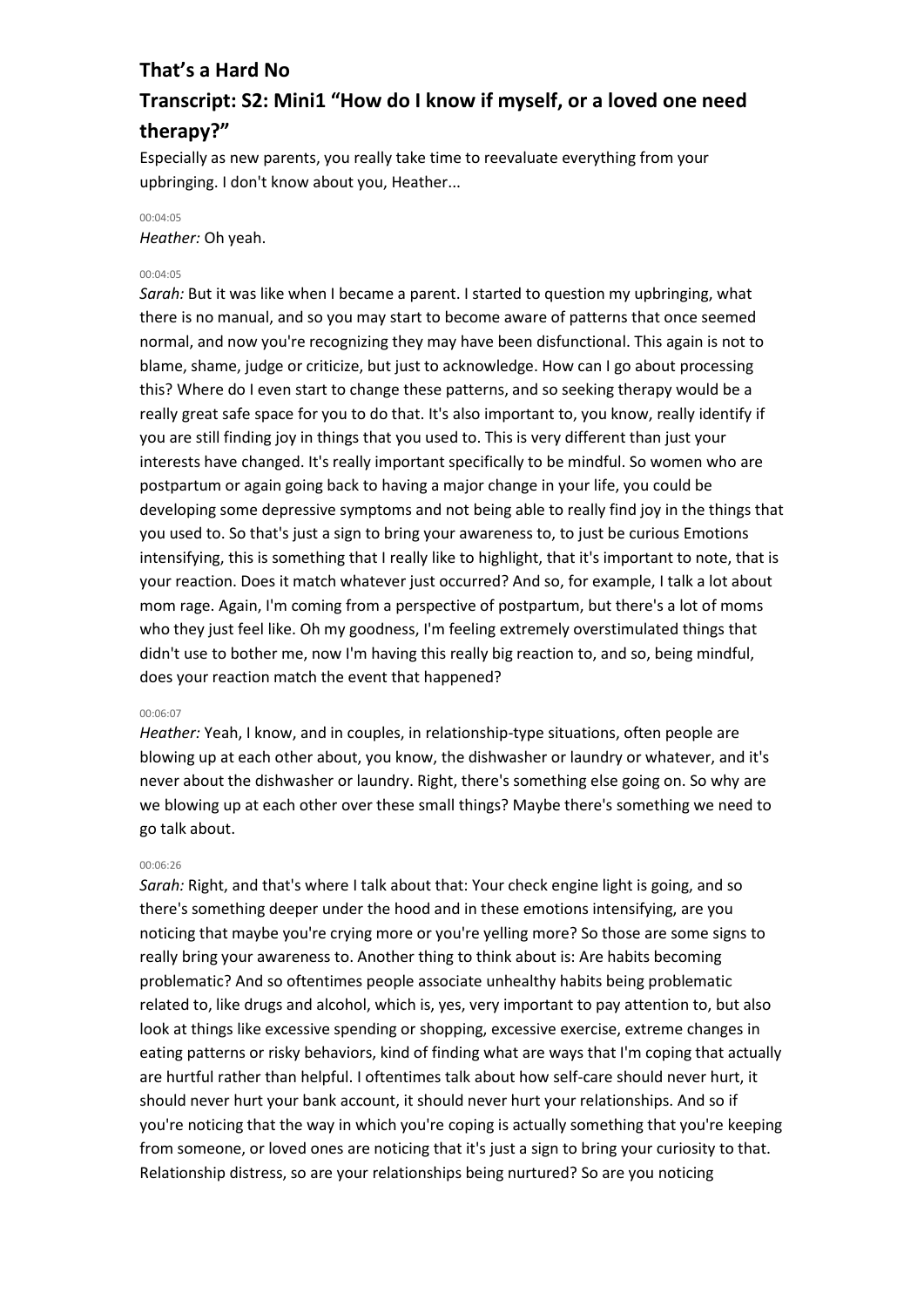# **Transcript: S2: Mini1 "How do I know if myself, or a loved one need therapy?"**

continued arguments with your partner again, maybe snapping at your kids? Some of that mom rage I had talked about and even ignoring family and friends' phone calls or text. Sometimes when I meet with people they're telling me you know I don't want people to stop inviting me places, but yet every time that I'm invited somewhere I freeze. I don't respond. I kind of ghost people, kind of that people use, or you know, I'll say yes and I'll cancel the plan. So really, how are your relationships being nurtured and are you noticing distress within the relationships? Trauma, so have you experienced a tramatic life event? And when I talk about Trauma, you have your capital T trauma and you have your lower-case t trauma. Trauma is not always what happens to you, but it's what happens inside of you. And so, yes, there are those capital T traumas like a horrific car accident or an unexpected death, or you know Heather you've talked about, you know the fire that your family experienced, right?

#### 00:09:18

*Heather:* It can also be prolonged things.

00:09:20 *Sarah:* Absolutely.

## 00:09:21

*Heather:* Years of abuse, verbal abuse, emotional whatever. Yeah, dealing with someone with a like a severe mental illness and having to deal with all the horrible things that come with that sometimes, yeah.

#### 00:09:35

*Sarah:* Absolutely, and that's where that lower case t trauma. It's this invisible load that nobody else sees but you carry and it's causing then impairment in your daily life, the lack of boundary setting, you know, not feeling like you're able to truly be yourself. So really identifying. Are there things in my current situation or things from my past that are unprocessed?

#### 00:10:02

*Heather:* I'm always going to pound on this every time we have an opportunity: caretakers, people who are caretaking people, older parents, parents with dementia, spouses with dimentia. It is like the most stressful, traumatic thing on so many levels and a lot of times those people are very isolated and don't think to get help. So that's a really important thing to remember that you can't take care of someone else if you're not taking care of yourself first.

## 00:10:27

*Sarah:* Absolutely, which also leads me into the importance of a support system.

## 00:10:33

*Heather:* Right.

### 00:10:34

*Sarah:* I, oftentimes use the language of a village. We weren't meant to do these things alone.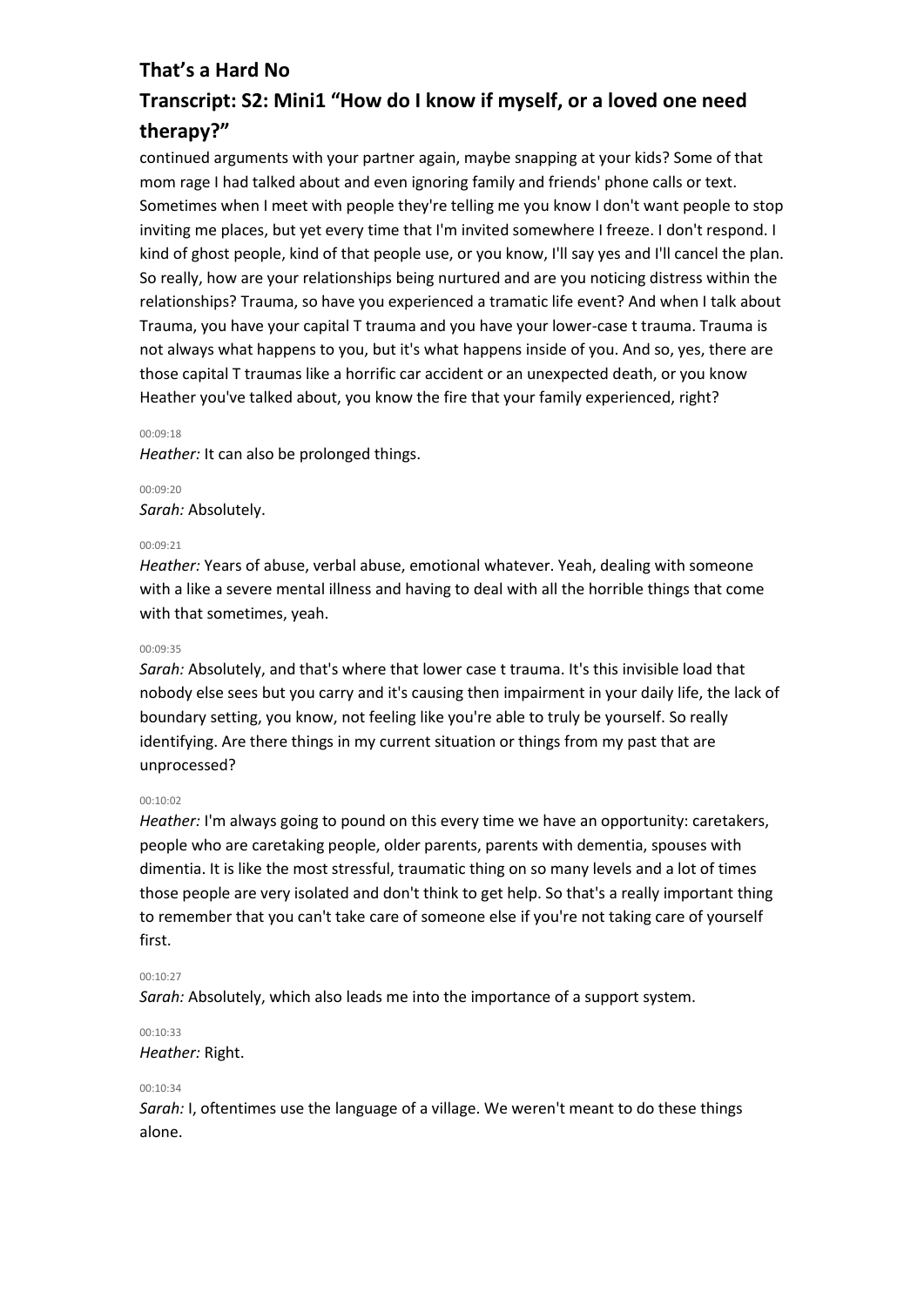# **That's a Hard No Transcript: S2: Mini1 "How do I know if myself, or a loved one need therapy?"** 00:10:39

*Heather:* Right.

#### 00:10:40

*Sarah:* And so is your support system or is your village nonexistent, or has it, has it diminished in some way? If you have recently moved, maybe away from family, and oftentimes big moves are associated with a job change. So that's kind of like a dynamic duo. So to really be aware of, do I have the support in place that I need to truly be able to do the things that that make me feel my best? And if we don't have that, reaching out and finding that support through therapy is really important.

#### 00:11:15

#### *Heather:* Mmhm.

#### 00:11:16

*Sarah:* Intrusive thoughts. So if you're experiencing intrusive thoughts and I want to take a couple of minutes to just kind of unpack this, because disturbing thoughts that pop into your mind, unprompted or unexpectedly, absolutely can make you feel uneasy. However, they are common. So while intrusive thoughts may be disturbing, it's important to remember that thoughts are not facts and they aren't harmful unless it's something that is impairing your daily life. And so one example that I want to give is so, again, I work with a lot of new moms, specifically motherhood across the lifespan, and so, and this is something I actually experienced that I didn't know enough about. If your, if your baby is crying and you're sleepdeprived and you are just exhausted and the thought pops into your head of what if I took this pillow and put it over my baby's face? Right like it would stop the crying immediately? It's important to recognize when that thought, that intrusive thought, pops into your head. Do you feel relief in thinking that would make things so much easier? Or do you have the thought of, oh my gosh, I can't believe I thought that I would never do something like that, right? Oftentimes, the latter is what happens if we would find relief based on an intrusive thought. That's when we're getting into psychosis, and that is when you would need immediate medical attention, but with just those intrusive thoughts that pop into our head. That is not your fault, but if you're noticing that it's reoccurring and it's something that then is creating so much fear and anxiety, that would be a time to definitely reach out and talk to someone. The other thing is that we are bombarded with self-help books.

#### 00:13:25 *Heather:* We sure are!

#### 00:13:26

*Sarah:* And different, you know podcasts, people are, you know, essential oils go for a walk or you know fill in the blank.

### 00:13:39 *Heather:* This supplement! Yeah.

#### 00:13:39

*Sarah:* Exactly, if you've tried exercise, meditation, focusing on your eating and sleeping, you've tried some of those recommended self-help books that are floating around and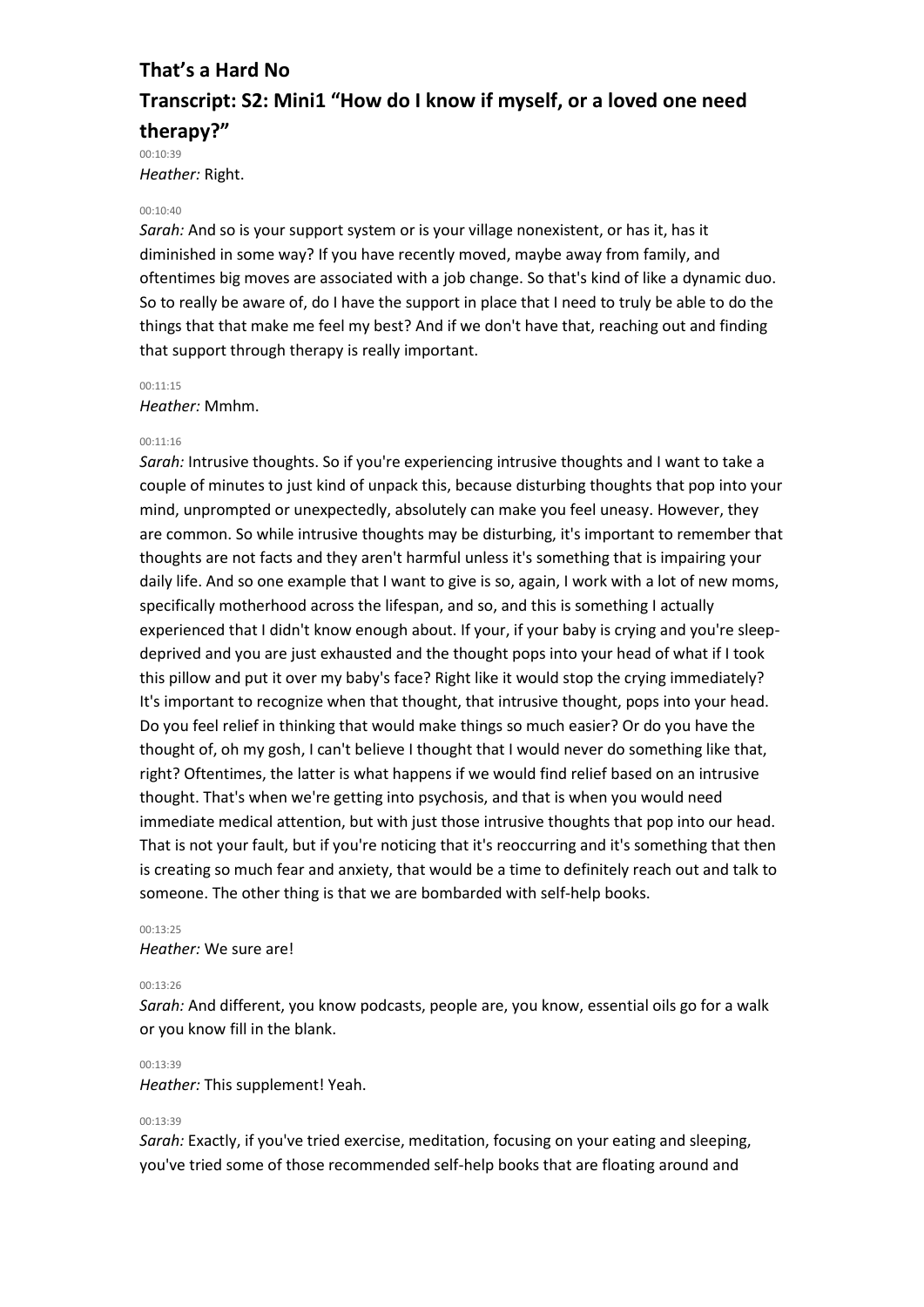# **Transcript: S2: Mini1 "How do I know if myself, or a loved one need therapy?"**

nothing has seemed to help. That is a really important sign to just recognize, I do have some deeper work that I need to do and, being mindful of that. The main thing to highlight here is that is, your daily functioning and quality of living impaired? If you are not able to perform as effectively and efficiently in your daily roles, it's really important to just seek support to navigate those things.

### 00:14:27

*Heather:* And so that's all really helpful stuff to think about. I think we all get kind of mired in our depression or whatever situation we're in, kind of like the frogs in the boiling water right. They don't feel it at first until it's too late. So that's really great stuff. What about if someone you love or a friend or someone is really seems to be struggling and you think they need help?

00:14:52 *Sarah:* This is such a tough one.

00:14:54 *Heather:* Yeah!

00:14:54 *Sarah:* This is such a tough one.

#### 00:14:55

*Heather:* It can be really awkward and people can get really defensive and...

00:14:59

*Sarah:* Absolutely like I had said before, you know you are the expert and you are human. It's never easy to see someone you care about deeply suffering and as humans, naturally, our go-to oftentimes is, we want to fix, rescue, save.

00:15:21

*Heather:* Ding, ding,ding, that's me.

#### 00:15:26

*Sarah:* Yeah, and so it's important to honor your own experience of how this is making you feel, while also approaching the conversation with compassion and careful language. It's really important to be mindful and sensitive to the timing and place. You know you don't want to bring this up in the midst of our emotional temperature being hot. You don't want to use it as a way to like, cut the conversation off like oh, just go and talk to someone, I don't have time for this, right? Like you want to be very intentional with the way that you're delivering it and using "I" statements and being specific. And so, for example, I feel concerned about you because I've noticed you've been cancelling our plans frequently and so offering that "I" statement. You know I'm feeling concerned because if you start a conversation with you, research shows that you're going to be met with defensiveness, and so at the core of your discussion there should be empathy and concern for that person's wellbeing right, not frustration with how their mood is impacting you.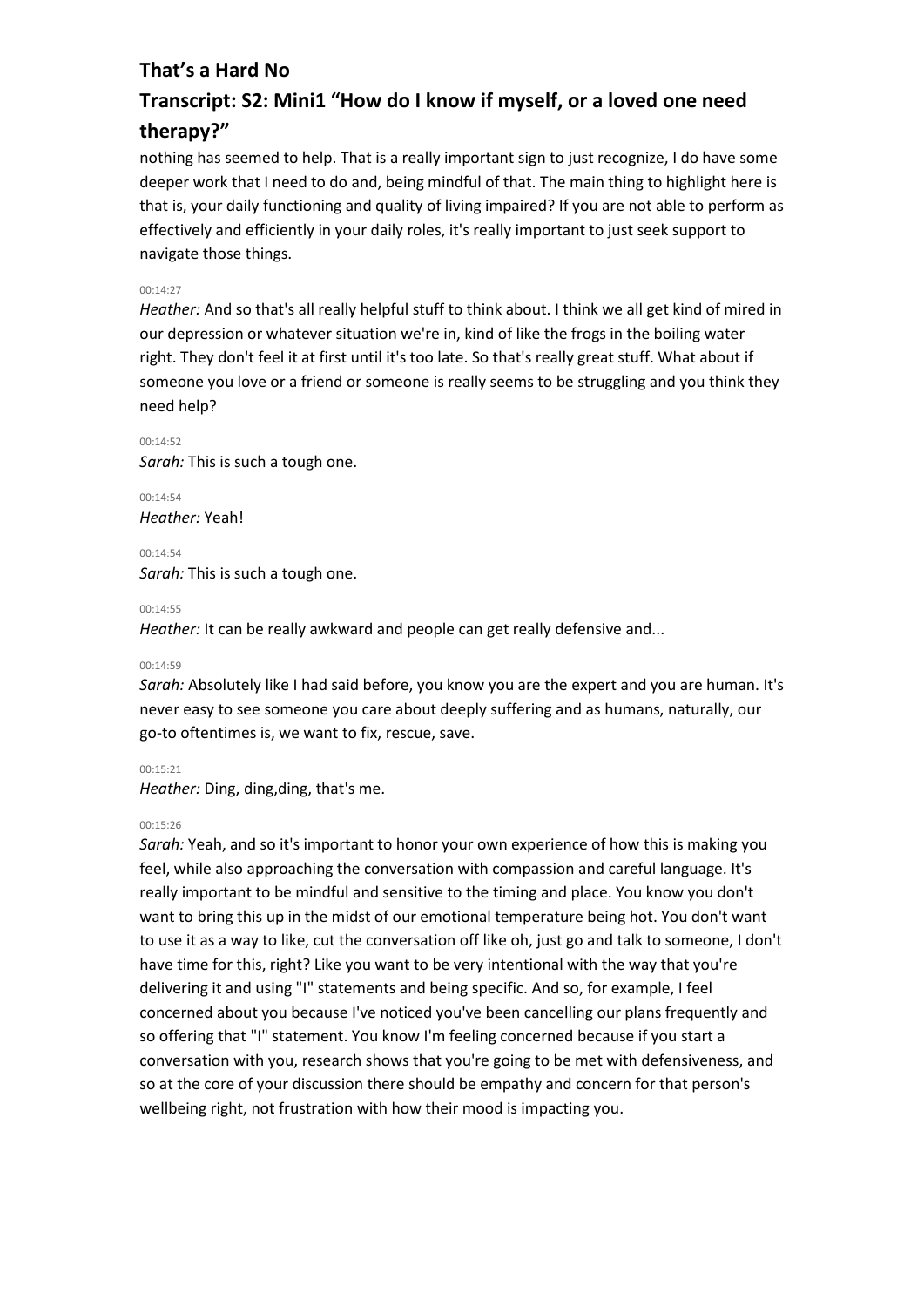# **Transcript: S2: Mini1 "How do I know if myself, or a loved one need therapy?"**

#### 00:16:46

*Heather:* Right, I mean, if you love them, you want to hold space, to have a really honest conversation and and just tell them you're concerned.

#### 00:16:53

*Sarah:* Exactly, exactly, and and I think it can be very difficult because of how deeply we feel about that person and so our emotions. We want to validate that while also not making it about us, and so letter-writing can be a really great exercise to organize your thoughts regarding how to go about this conversation. I actually created a template that can help guide you through this process. There'll be a link in our show notes, but you can also visit our website, hardnopodcast.com, and access the template under the resource tab, and this just kind of gives you, you know, a few ways to reflect on how to process having this conversation and to organize your thoughts. The other thing that is important is to normalize therapy. You know, part of this podcast, in these minisodes that we're providing, is to really take the stigma away from mental health and so reminding whoever you're talking to that therapy is a wonderful judgment-free zone, even people without a mental health condition, they just can go and talk through those life challenges, like I mentioned in the beginning of the podcast. How do you know if you need therapy? It doesn't have to be anything earth shattering. It's just a place for support and guidance and it's it's part of, you know the human experience and so really normalizing it through talking about the importance of this being a normal part of life. As you had mentioned, Heather it is important to to be mindful that there will be, there's the possibility of resistance.

#### 00:18:42

#### *Heather:* Right.

#### 00:18:42

*Sarah:* Your loved one might not be ready to hear what you're sharing, and that is OK. It's okay to give them permission to not be ready yet. It's important that you take time to hear them and understand them too, without being defensive yourself, pushy, or giving up on them, staying neutral and open. It's okay to park the conversation and revisit it. I'm here to talk when you're ready. And so, with both of those concepts that I had shared in regards to, how do I know if I need therapy and how do I talk to a loved one about seeking therapy. The two general guidelines that I want you to just keep in mind is that is the problem distressing? and is it interfering with some aspect of life? And if you answer yes to any of those, you would be a candidate for seeking your own therapy or having a loved one talk to someone.

#### 00:19:45

*Heather:* That's great, Sarah. Thanks for giving us insight into the first step towards therapy, especially for listeners who may have been on the fence about it.

#### 00:19:53

*Sarah:* That's what I'm here for.

#### $00.19.54$

*Heather:* And again, we have resources on our resource page, including a link to psychology today where you can search for therapists. We have lots of downloadables and books and